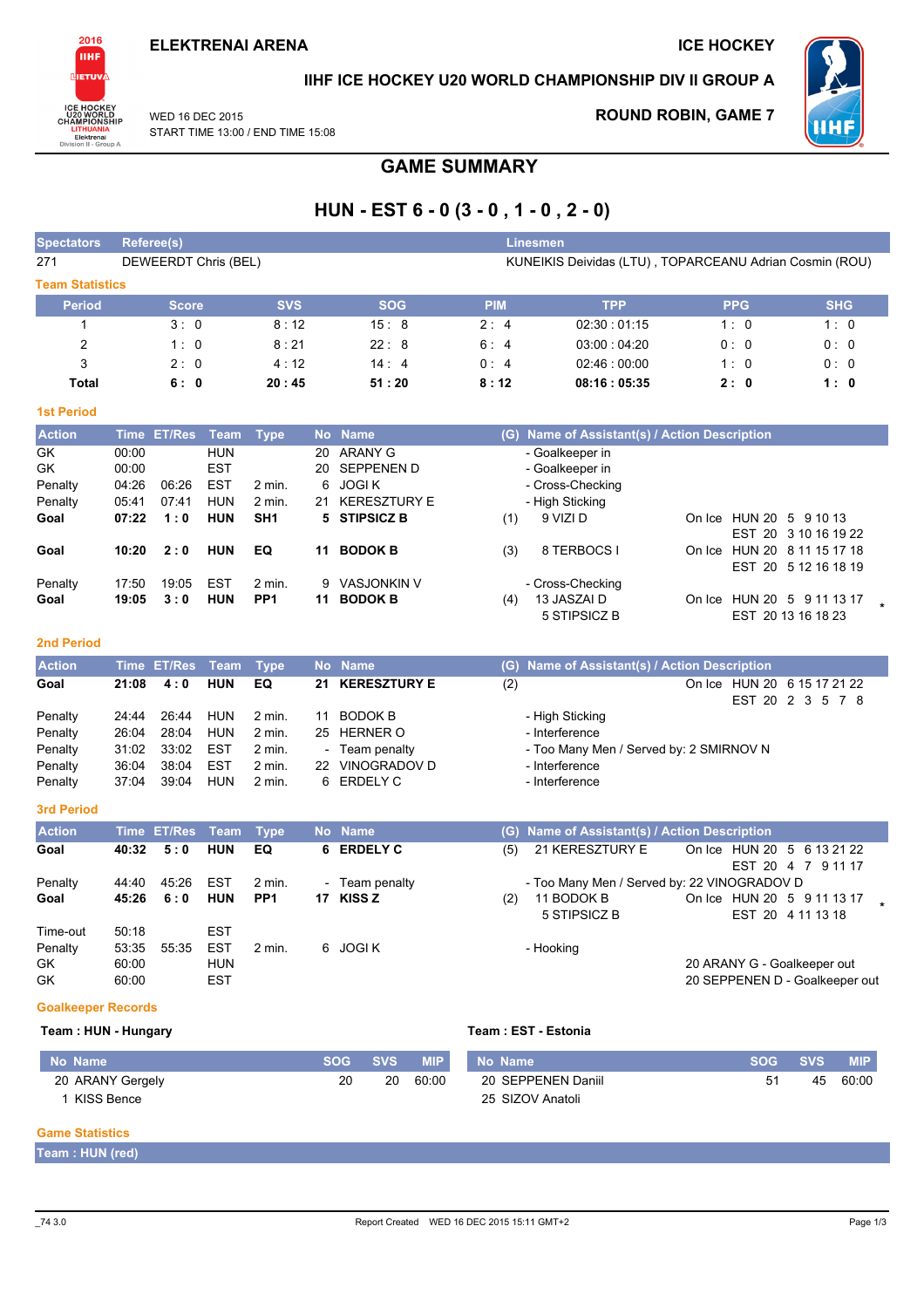## **ELEKTRENAI ARENA**

**ICE HOCKEY** 



# IIHF ICE HOCKEY U20 WORLD CHAMPIONSHIP DIV II GROUP A



### **ROUND ROBIN, GAME 7**



|               | Head Coach: CHERNOMAZ Rich |                |          |          |                |                |          |         |        |                | <b>Shots on Goal</b> |                |                        |             |
|---------------|----------------------------|----------------|----------|----------|----------------|----------------|----------|---------|--------|----------------|----------------------|----------------|------------------------|-------------|
| <b>No Pos</b> | <b>Name</b>                | G.             | A        | P        | <b>PIM</b>     | FO+            | FO-      | $FO+/-$ | FO%    |                | $\overline{2}$       | 3              | <b>OT</b><br><b>TS</b> | $+/-$       |
| 5 D           | STIPSICZ Bence             |                | 2        | 3        | 0              | 0              | 0        | 0       | 0.00   | $\mathbf 1$    | 0                    | 0              |                        | $+2$        |
| 6 F           | ERDELY Csanad +C           |                | 0        |          | 2              | 18             | 5        | 13      | 78.26  |                | 2                    | 3              | 6                      | $+2$        |
| 13 D          | <b>JASZAI David</b>        | 0              |          |          | $\Omega$       | 0              | 0        | 0       | 0.00   | $\overline{2}$ | 0                    | $\overline{2}$ | 4                      | $+2$        |
| 21 F          | KERESZTURY Erik +A         |                |          | 2        | 2              |                | 0        |         | 100.00 | 0              | 3                    | 0              | 3                      | $+2$        |
| 22 F          | GALLO Vilmos +A            | 0              | 0        | 0        | 0              | 1              | $\Omega$ |         | 100.00 | $\overline{2}$ | 3                    | $\Omega$       | 5                      | $+2$        |
| 8 F           | <b>TERBOCS Istvan</b>      | 0              |          |          | 0              | 10             | 6        | 4       | 62.50  |                | 3                    | 3              |                        | $+1$        |
| 11 F          | <b>BODOK Bence</b>         | $\overline{2}$ |          | 3        | $\overline{2}$ | $\mathbf 0$    | 0        | 0       | 0.00   | 3              | 0                    | $\overline{2}$ | 5                      | $+1$        |
| 15 D          | <b>SZALLER Mark</b>        | 0              | 0        | 0        | $\Omega$       | 0              | 0        | 0       | 0.00   | 0              | 0                    | 0              | 0                      | $+2$        |
| 17 F          | KISS Zsombor (BP)          |                | 0        |          | 0              | 5              | 4        |         | 55.56  |                |                      |                | 3                      | $+2$        |
| 18 D          | <b>VOKLA Roland</b>        | $\Omega$       | $\Omega$ | $\Omega$ | $\Omega$       | 0              | 0        | 0       | 0.00   | 1              | $\Omega$             | 0              |                        | $+1$        |
| 7 D           | <b>GARAT Zsombor</b>       | 0              | 0        | 0        | 0              | 0              | 0        | 0       | 0.00   | 0              |                      | 0              |                        | 0           |
| F<br>9        | <b>VIZI Daniel</b>         | 0              |          |          | 0              | $\overline{2}$ | 4        | $-2$    | 33.33  | 0              |                      | 0              |                        | $+1$        |
| 10 F          | <b>MAZZAG Daniel</b>       | 0              | 0        | 0        | 0              | 8              | 4        | 4       | 66.67  | 0              | 2                    | 0              | $\overline{2}$         | $+1$        |
| 16 F          | <b>GASPAR Mate</b>         | 0              | 0        | 0        | 0              | 0              | 0        | 0       | 0.00   | 0              | 0                    | 0              | 0                      | 0           |
| 25 D          | <b>HERNER Oliver</b>       | 0              | 0        | 0        | 2              | 0              | 0        | 0       | 0.00   | $\overline{2}$ | 3                    | $\overline{2}$ | $\overline{7}$         | 0           |
| 2D            | <b>KOVACS Attila</b>       | 0              | 0        | 0        | 0              | 0              | 0        | 0       | 0.00   | 0              |                      | 0              |                        | 0           |
| 4 D           | <b>HERSZENYI Andras</b>    | $\Omega$       | 0        | 0        | $\Omega$       | 0              | 0        | 0       | 0.00   | 0              | 0                    | $\Omega$       | 0                      | 0           |
| 12 F          | <b>ANTAL Norbert</b>       | 0              | $\Omega$ | 0        | $\Omega$       | 3              | 3        | 0       | 50.00  | $\mathbf 0$    | 0                    |                | $\Omega$               | 0           |
| 14 F          | <b>SAGI Martin</b>         | 0              | 0        | 0        | 0              | 2              |          |         | 66.67  |                |                      |                | 3                      | 0           |
| 24 F          | <b>SZITA Donat</b>         | 0              | $\Omega$ | 0        | $\Omega$       | 0              | 0        | 0       | 0.00   | 0              |                      | 0              |                        | $\mathbf 0$ |
| GK<br>1       | <b>KISS Bence</b>          | 0              | 0        | 0        | 0              |                |          |         |        | 0              | 0                    | 0              | 0                      |             |
| 20 GK         | <b>ARANY Gergely</b>       | 0              | 0        | 0        | $\Omega$       |                |          |         |        | 0              | 0                    | 0              | 0                      |             |
| Total         |                            | 6              | 7        | 13       | 8              | 50             | 27       | 23      | 64.94  | 15             | 22                   | 14             | 51                     |             |

#### Team : EST (white)

|                                 | <b>Head Coach: TUPAMAKI Jussi</b> |    |          |              |                |             |          |          |       |                |                | <b>Shots on Goal</b> |                        |       |
|---------------------------------|-----------------------------------|----|----------|--------------|----------------|-------------|----------|----------|-------|----------------|----------------|----------------------|------------------------|-------|
| <b>No Pos</b>                   | <b>Name</b>                       | G. | A        | P            | <b>PIM</b>     | $FO+$       | FO-      | $FO+/-$  | FO%   |                | $\overline{2}$ | $\overline{3}$       | <b>OT</b><br><b>TS</b> | $+/-$ |
| 4 D                             | SLESSAREVSKI Ed (BP)              | 0  | $\Omega$ | $\mathbf{0}$ | 0              | 0           | 0        | 0        | 0.00  | 0              | 0              | 0                    | 0                      | $-1$  |
| 7 F                             | FURSA Daniil +C                   | 0  | 0        | 0            | 0              | 11          | 8        | 3        | 57.89 | $\overline{2}$ |                | 0                    | 3                      | $-2$  |
| F<br>9                          | VASJONKIN Vadim +A                | 0  | 0        | 0            | 2              | 0           |          | $-1$     | 0.00  |                | 0              |                      | 2                      | $-1$  |
| F<br>11                         | <b>SINIKAS Mihkel</b>             | 0  | 0        | 0            | 0              | 0           | 0        | 0        | 0.00  | 0              | 0              | 0                    | 0                      | $-1$  |
| 17 F                            | <b>KOZOREV Nikita</b>             | 0  | $\Omega$ | 0            | 0              | 0           | $\Omega$ | 0        | 0.00  | $\mathbf 0$    |                | $\Omega$             |                        | $-1$  |
| 2 F                             | <b>SMIRNOV Nikita</b>             | 0  | 0        | 0            | 0              | 0           | 0        | 0        | 0.00  | 0              |                | 0                    |                        | $-1$  |
| 3 F                             | <b>TEPPAN Risto</b>               | 0  | 0        | 0            | 0              | 0           | 0        | 0        | 0.00  | 0              | 0              | 0                    | 0                      | $-2$  |
| 5 D                             | PROKOPENKO Pavel                  | 0  | $\Omega$ | 0            | 0              | $\mathbf 0$ | 0        | 0        | 0.00  | 0              | 0              | 1                    |                        | $-2$  |
| $\mathsf{F}$<br>8               | KATO Andres +A                    | 0  | 0        | 0            | 0              | 0           | 0        | 0        | 0.00  | 0              | 2              | 0                    | 2                      | $-1$  |
| 10 F                            | <b>ARRAK Robert</b>               | 0  | 0        | 0            | 0              | 6           | 14       | -8       | 30.00 | 2              | 0              | $\overline{2}$       | 4                      | $-1$  |
| 16 D                            | PETROV Jegor                      | 0  | 0        | 0            | 0              | 0           | 0        | 0        | 0.00  | $\overline{2}$ |                | 0                    | 3                      | $-2$  |
| 18 F                            | ANDREJEV IIja                     | 0  | 0        | 0            | 0              | 0           |          | $-1$     | 0.00  | 0              | 0              | $\Omega$             | 0                      | $-1$  |
| $\mathsf{F}$<br>19              | <b>NESTERTSUK Vladimir</b>        | 0  | $\Omega$ | 0            | 0              | 0           | 0        | 0        | 0.00  |                | 2              | $\Omega$             | 3                      | $-2$  |
| D<br>21                         | NOVIKOV Saveli                    | 0  | $\Omega$ | 0            | 0              | 0           | 0        | 0        | 0.00  | 0              | 0              | $\Omega$             | 0                      | 0     |
| 22 F                            | <b>VINOGRADOV Dmitri</b>          | 0  | $\Omega$ | 0            | $\overline{2}$ | 5           | 14       | -9       | 26.32 | 0              | 0              | $\mathbf{0}$         | $\Omega$               | $-1$  |
| F<br>6                          | <b>JOGI Kristofer</b>             | 0  | 0        | 0            | 4              | 0           | 0        | 0        | 0.00  | 0              | 0              | 0                    | 0                      | 0     |
| 12 <sup>°</sup><br>$\mathsf{F}$ | <b>SIMONOV Maksim</b>             | 0  | 0        | 0            | $\Omega$       | 5           | 6        | $-1$     | 45.45 | 0              | 0              | $\Omega$             | $\Omega$               | $-1$  |
| 13 F                            | <b>MININ Nikita</b>               | 0  | $\Omega$ | 0            | 0              | 0           | 6        | -6       | 0.00  | 0              | 0              | $\Omega$             | 0                      | 0     |
| 23 D                            | <b>STETSKI Ruslan</b>             | 0  | 0        | 0            | 0              | 0           | 0        | $\Omega$ | 0.00  | 0              | 0              | $\Omega$             | 0                      | 0     |
| 24 F                            | <b>ERMEL Georg</b>                | 0  | $\Omega$ | 0            | 0              | 0           | $\Omega$ | 0        | 0.00  | 0              | 0              | $\Omega$             | 0                      | 0     |
| 20 GK                           | <b>SEPPENEN Daniil</b>            | 0  | 0        | 0            | 0              |             |          |          |       | 0              | 0              | 0                    | 0                      |       |
| 25 GK                           | SIZOV Anatoli                     | 0  | 0        | 0            | 0              |             |          |          |       |                | 0              | 0                    | 0                      |       |
| <b>Total</b>                    |                                   | 0  | 0        | 0            | 8              | 27          | 50       | $-23$    | 35.06 | 8              | 8              | 4                    | 20                     |       |